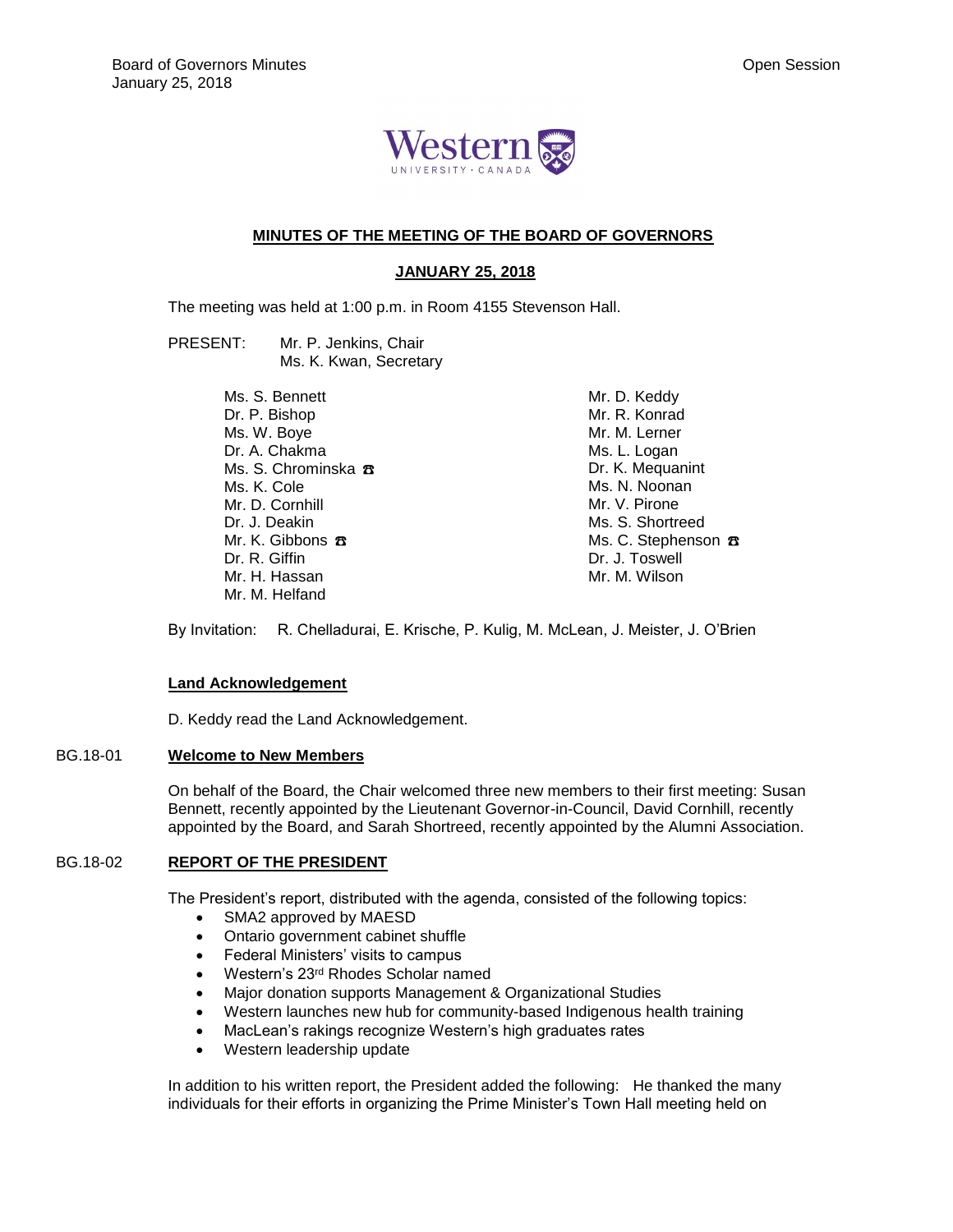Thursday, January 11, 2018, including staff from Campus Police, Facilities Management, Ceremonies Office and the Office of Government Relations. He touched on the Federal Ministers' visits to campus noting that Lisa Saksida co-hosted, along with Revi Menon, the tour of the Centre for Functional & Metabolic Mapping at Robarts Research Centre.

## BG.18-03 **UNANIMOUS CONSENT AGENDA** [Appendix I]

Prior to considering the Unanimous Consent Agenda, the Committee Chairs each provided a high level overview of their respective Committee report.

It was moved by P. Bishop, seconded by M. Wilson,

That the 19 items listed in Appendix I, Unanimous Consent Agenda, excluding item 9. Annual Report of the Code of Student Conduct Cases 2016-17 and item 10. Office of the Ombudsperson Annual Review 2016-17, be approved or received for information by the Board of Governors by unanimous consent.

CARRIED

## BG.18-04 **MINUTES FROM THE PREVIOUS MEETING**

The open session minutes of the meeting of November 23, 2017 were approved as circulated. A member voiced an objection, though, stating that the concern would be raised with the University Secretary following the meeting.

## **REPORT OF THE PROPERTY & FINANCE COMMITTEE** [Appendix II]

### BG.18-05 **Open Space, Landscape, Mobility Strategy Update**

An update on the Open Space, Landscape and Mobility Strategy Plan at Western, detailed in Appendix II, Annex 1, was received for information. L. Logan, Vice-President (Operations & Finance) and P. Kulig (Perkins + Will), provided an overview of the plan referencing slides contained in the Appendix II, Annex 1. They touched on the project timeline, purpose, issues and opportunities, vision and principles, highlights from the 42 actions, implementation and consultation plan. The proposed plan establishes a broad vision that allows for immediate and ongoing incremental implementation. A series of short-term 'quick wins' can be implemented immediately, while other projects can be tested and evaluated through a pilot-project process. Medium and long-term capital projects will be incorporated into the development program. An ongoing monitoring program will be established to ensure compliance.

Discussion included:

- Concerns that the drop off points and turnarounds could cause traffic congestion.
- Concerns about the need for continued provision of parking spaces for patients with mobility issues who have appointments at the Fowler Kennedy Clinic.
- Concerns about the impact on Western's community relations given that private vehicles will no longer have the option of passing through campus.
- Western's communications team is developing a strategy to put a positive outlook on the roll out for this plan.
- The consultation plan is available on the Institutional Planning and Budgeting website.
- The London Bus Rapid Transit route through campus has been identified but it is possible this initiative will become an issue in the up-coming election.
- Projects within the Plan would follow the capital planning approval process.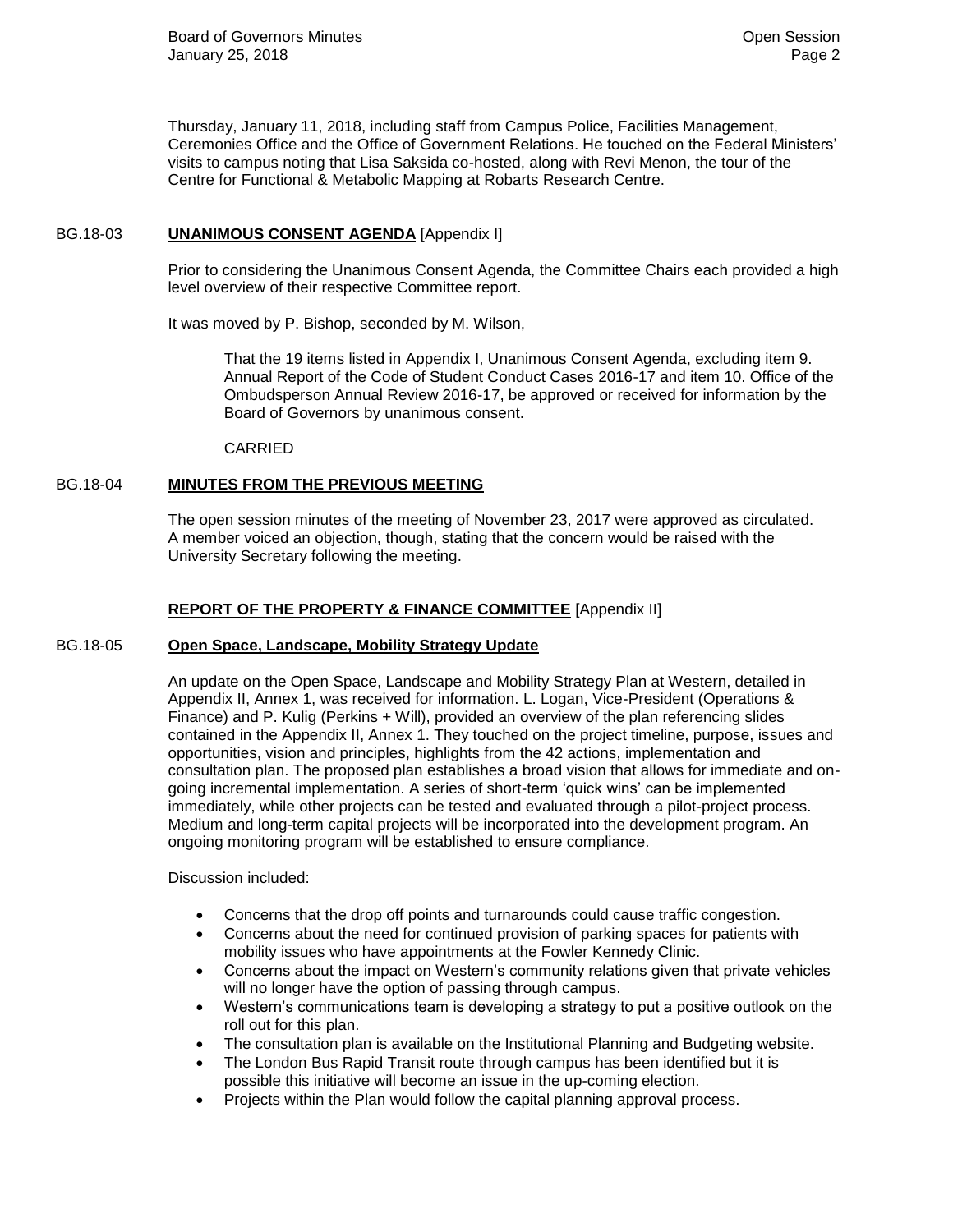L. Logan said that in terms of timing, the goal is to bring the Plan's Vision, which would most likely include a draft agreement with the City of London, to the Property & Finance Committee in March then to the Board in April.

**Secretary's Note:** Subsequent to the meeting, this initiative was renamed: Open Space Strategy

## BG.18-06 **Information Items Reported by the Property & Finance Committee**

The Report of the Property & Finance Committee, detailed in Appendix II, contained the following items that were received for information by unanimous consent:

- Jaggaer Contract Renewal
- J.C. Kennedy Chair in Orthopaedic Surgery Revised Terms of Reference
- Salamander Chair in Environmental Engineering Revised Terms of Reference
- Ancillary Financial Report
- Quarterly Ratio Report on Non-Endowed Funds
- Investment Committee Membership
- Investment Committee Report
- Revenues, Expenditures and Tuition: by Faculty
- Annual Report on Trademark Licensees doing Business with the Western Book Store
- Key Financial Indicators Report as at April 30, 2017
- New Scholarships, Awards and Prizes

## **REPORT OF THE SENIOR POLICY & OPERATIONS COMMITTEE** [Appendix III]

### BG.18-07 **Information Item Reported by the Senior Policy & Operations Committee**

The Report of the Senior Policy & Operations Committee, detailed in Appendix III, contained the following item that was received for information:

Annual Report of the Code of Student Conduct Cases

A member asked how sanctions are determined when an incident involves drugs or an assault. J. Deakin, Provost, responded in the absence of the Associate Vice-Provost (Academic Programs), saying that specifics regarding individual cases are confidential. Processes are followed, including receiving input from the parties involved, before sanctions are determined. She added that the Associate Vice-Provost (Academic Programs) could contact the Board member to provide a summary of the process.

### **REPORT OF THE AUDIT COMMITTEE** [Appendix IV]

### BG.18-08 **Information Item Reported by the Audit Committee**

The Report of the Audit Committee, detailed in Appendix IV, contained the following item that was received for information:

Office of the Ombudsperson Annual Review 2016-17

A member asked how the Ombudsperson deals with non-academic concerns. J. Meister, Ombudsperson, said that individuals often contact her after the appeal process concludes and when the individual is not satisfied with the result. She said that she reviews Western's policies and processes and contacts units to determine if anything further can be done regarding the appeal.